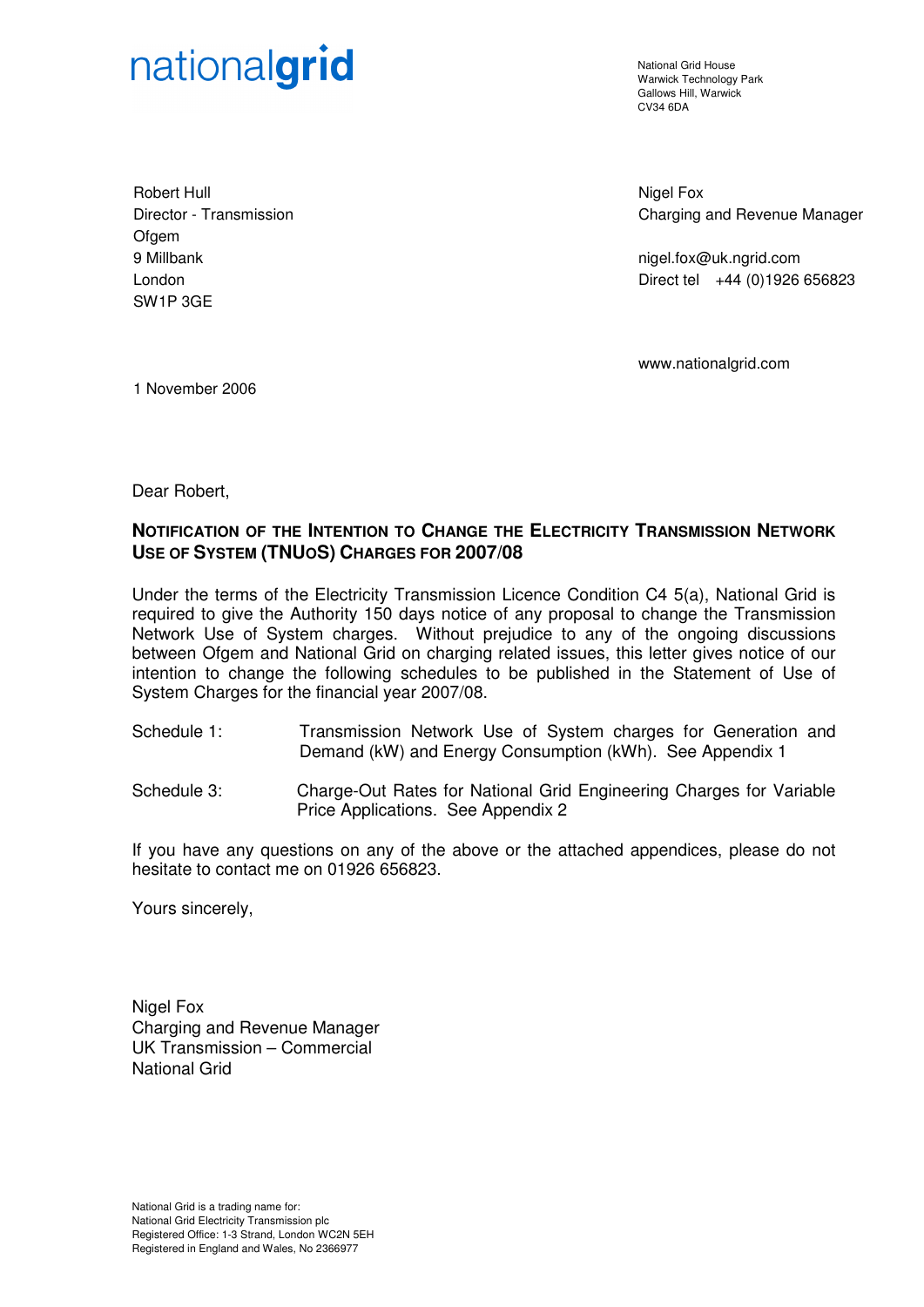#### **Notification of the Intention to Change Transmission Network Use of System Charges for 2007/08**

#### **Appendix 1**

The Statement of the Use of System Charging Methodology (Chapter 1) outlines the principles and methodology upon which National Grid recovers allowed revenue via the application of a tariff for Transmission Network Use of System (TNUoS) charges. National Grid intends to amend the TNUoS tariffs with effect from 1<sup>st</sup> April 2007 for the financial year 2007/08.

The factors that affect the level of TNUoS charges from year to year include the forecast level of peak demand on the system, the Price Control, the Price Control formula (including the effect of any under/over recovery from the previous year), the expansion constant, changes in the transmission network and changes in the pattern of generation capacity and demand.

In addition to these factors the Use of System Charging Methodology is subject to change according to its modification process set-out in National Grid's Transmission Licence. National Grid is presently consulting users on one modification proposal, GB ECM-06. If implemented, this proposal would provide a discount on TNUoS tariffs to those users that had elected single circuit connections under the design variation provisions of the GB Security and Quality of Supply Standards. The implementation of this proposal is still subject to the Authority's power of "veto". It is our intention that this modification should be implemented from 1 April 2007. However, if this modification is deemed "important" and is therefore subject to an impact assessment, the achievement of this date would be dependent on the Authority's agreement to a shorter notice period of charges to users than that normally required by the CUSC.

There is a possibility that the TNUoS tariffs for April 2007 could be affected by the implementation of any further Charging Methodology proposals, BSC or CUSC amendments raised following the submission of this notification, if proposed for implementation before April 2007.

It is our intention to publish the revised Statement of Use of System Charges (containing the TNUoS tariffs) in January 2007 in line with our CUSC obligations.